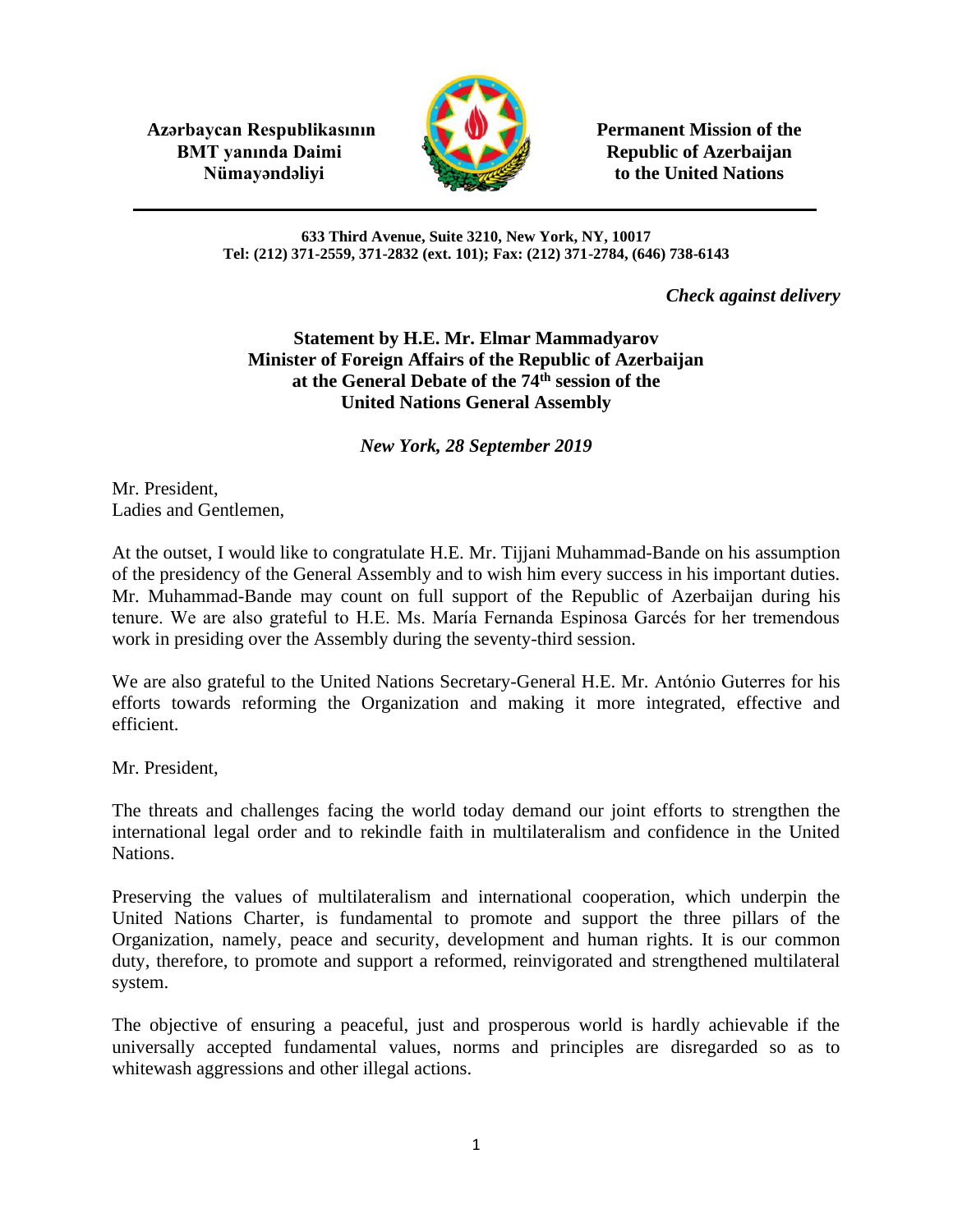The implementation of resolutions adopted by the principal organs of the United Nations – the Security Council and the General Assembly, as well as accountability, acquires significant importance in that connection. Apparent disregard of Security Council resolutions containing binding demands cannot constitute an accepted practice in the Council's discharging of its primary responsibility for the maintenance of international peace and security.

The United Nations, which was established to prevent war and human suffering by binding all its Members through a common rule-based order, plays a central role in ensuring that all involved in addressing peace and security concerns uphold the uniform application of the purposes and principles of the Organization. Support for that role of the United Nations is crucial in maintaining peace, stability and sustainable development.

## Mr. President,

One of the strongest advocates of multilateralism in the contemporary international relations system is the Non-Aligned Movement. We look forward to hosting the next Summit of the Heads of State and Government of the Non-Aligned Movement, which will be held in Baku, Azerbaijan, on 25-26 October 2019.

Throughout its history the Non-Alignment Movement has played a fundamental role in strengthening international peace and security by promoting adherence to the Bandung Principles. The chairmanship of Azerbaijan will provide another impetus for advancing the founding principles of the Movement, the  $65<sup>th</sup>$  anniversary of which will be celebrated in 2020.

## Mr. President,

As we continue our path of implementing the 2030 Agenda for Sustainable Development, we need to regularly test ourselves to identify the extent to which we are delivering on our commitments. Sustainable efforts backed by adequate resources are essential to secure bright future for our people and ensure that no one is left behind. Yesterday, Azerbaijan became a member of the Group of 77 and stands ready to actively contribute to its work on ensuring sustainable development through the promotion of economic cooperation.

Azerbaijan has maintained its sustainable economic growth and continued its consistent efforts to improve the living standards of our citizens.

Through successful implementation of economic development programs, over the last 15 years, Azerbaijan's economy has developed at a record pace on a global scale with an increase of Gross Domestic Product by 3.3 times. During the same period, industrial production has grown by 2.6 times, exports by 4.7 times and foreign exchange reserves by 24 times amounting up to \$45 billion.

Social sphere has always been in the spotlight. This year the Government adopted a social package that covers more than 4 million people out of 10 million populated country. Investments in social sphere over the last 15 years resulted in the poverty rate in the country to be reduced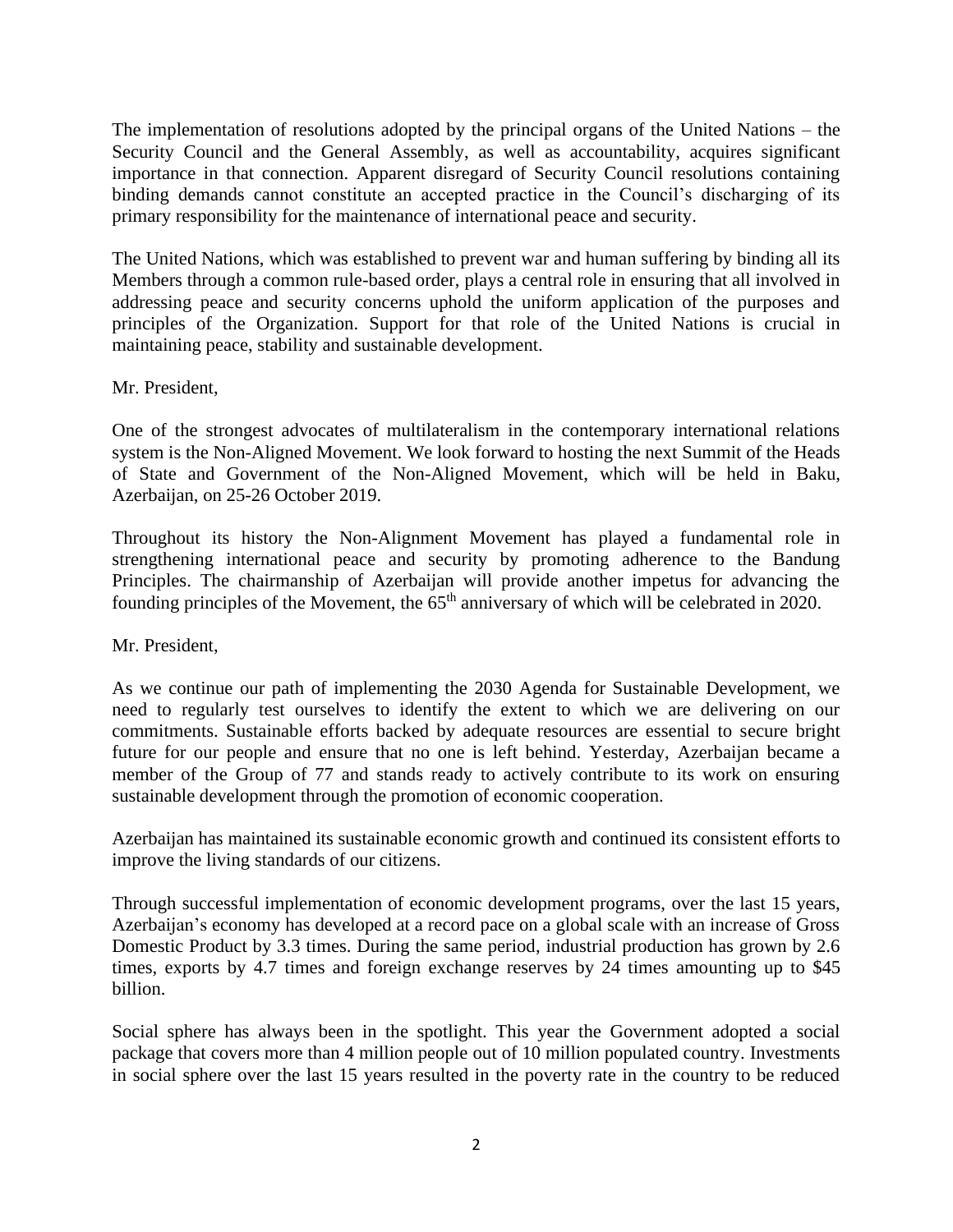from 49% in 2004 to less than 5% in 2019. Over the same period, the unemployment rate has dropped from 10.6% to less than 5%.

The 2019 World Bank's Doing Business report lists Azerbaijan in the top 10 most reforming countries in the world. Favorable business climate in the country brought about \$250 billion investment to the Azerbaijani economy over the last 15 years, half of which attributed to foreign investments.

Azerbaijan contributes to regional development efforts through promoting connectivity, bringing together continents and creating a platform for mutually beneficial cooperation. Despite being a landlocked country, Azerbaijan has transformed into an important international transportation hub.

Azerbaijan attaches particular importance to the promotion of cultural diversity. All ethnic and religious groups live in Azerbaijan in peace and harmony. In recent years we have hosted several major global events and launched a number of initiatives aimed at strengthening dialogue and mutual understanding. Among such initiatives is the World Forum on Intercultural Dialogue, which has been recognized by the General Assembly and the Secretary-General as a key global platform for promoting intercultural dialogue.

Having one of the youngest age distributions among the European countries, the Government places special emphasis to the full realization of the future generation's potential by offering them quality education and decent job opportunities. A new employment strategy of Azerbaijan for 2019-2030 has set 13 targets for 2030. These targets aim to reduce the unemployment among young people, improve vocational education and training, and increase employment in Small and Medium Enterprises.

Azerbaijan continues to strive in ensuring gender equality and empowering women in public and social life. I am pleased to announce that we are currently developing national action plan for the implementation of the UN Security Council resolution 1325 on women, peace and security.

As an emerging donor country, Azerbaijan continues to render international humanitarian and development assistance to a number of countries through the Heydar Aliyev Foundation and the Azerbaijan International Development Agency. Particular attention is being paid to addressing the needs of the developing and least developed countries.

The existential threat of climate change is becoming more real with every hurricane, wildfire and centimeter of sea-level rise. Azerbaijan is highly sensitive to the effects of climate change and is already facing its negative impact, such as floods, droughts, heat stresses and others.

Azerbaijan is a party to major international agreements on climate action, including the UN Framework Convention on Climate Change, the Kyoto Protocol and the Paris Agreement. The national policies and strategies have been adapted to be in line with those international instruments. The Government has taken important steps to bring carbon dioxide emissions to a minimum and has pledged to reduce it by 35 percent by 2030.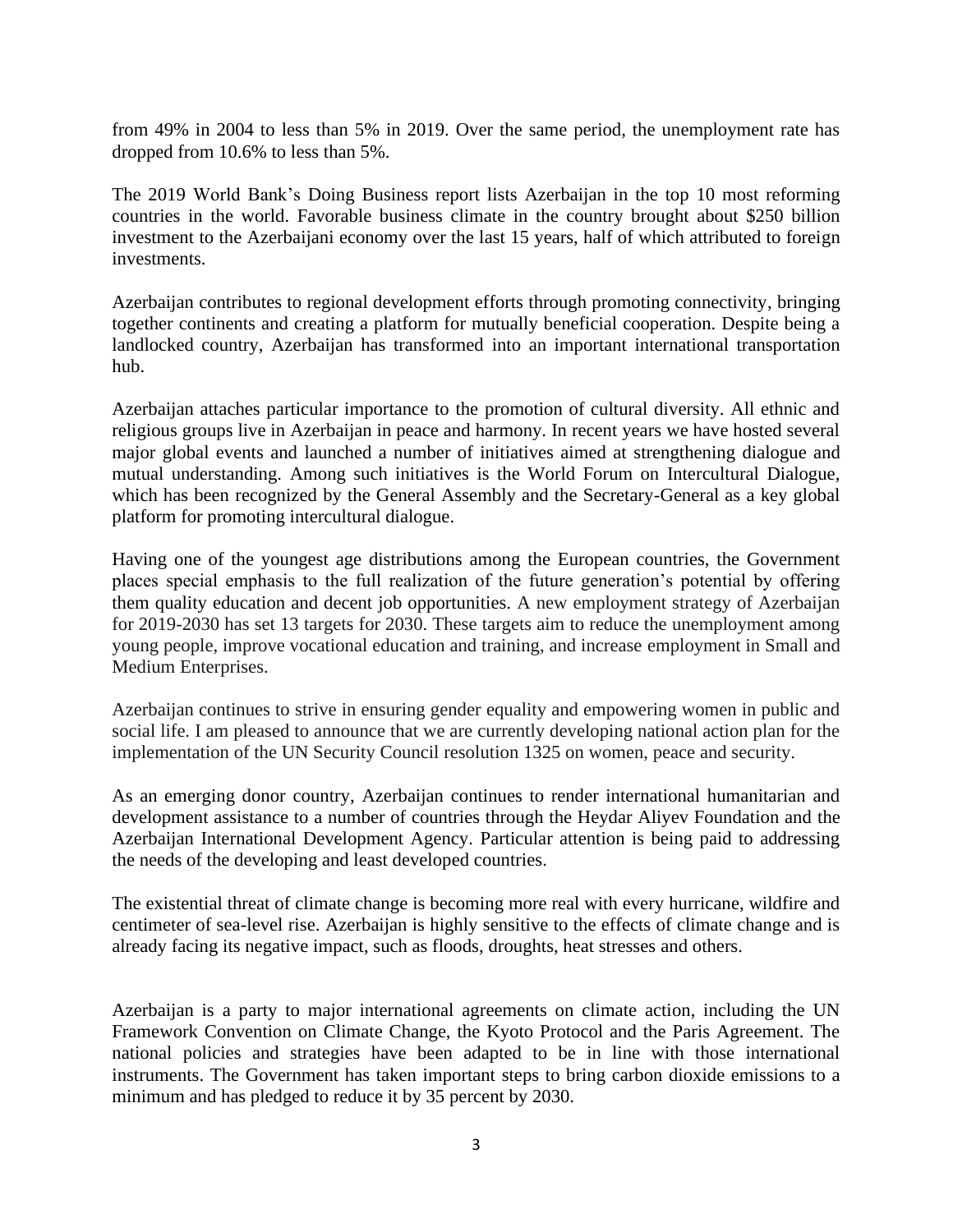#### Mr. President,

It is well-known that aggression by the Republic of Armenia against the Republic of Azerbaijan has resulted in the occupation of almost one fifth of the territory of my country and expulsion of more than one million Azerbaijanis from their homes and properties. The unresolved conflict continues to undermine international and regional peace and security. It is very unfortunate that since the last year's General Debate, no progress has been achieved in the political settlement of the conflict.

Despite direct contacts between the leaders of the two countries and meetings of foreign ministers over the last two years, the apparent lack of genuine interest by the leadership of Armenia impedes the conflict resolution process. On the contrary, Yerevan, both in words and deeds, derails the process and sabotages the efforts for finding a soonest peaceful settlement. The recent statements by the Prime Minister of Armenia and the members of his Government leave no doubt as to their annexationist intentions, in clear disregard of international law and the relevant Security Council resolutions.

In his statements delivered recently, including at the General Debates at United Nations General Assembly, the Prime Minister of Armenia publicly disclosed his Government's strategy in negotiations, that is, to "defend the outcomes of the war". In fact, what the leadership of Armenia intends to defend is the unacceptable status-quo created through the unlawful use of force and the resulting occupation of the internationally recognized territories of Azerbaijan, accompanied by heinous crimes against humanity, war crimes and acts of genocide committed against the Azerbaijani civilian population and total ethnic cleansing of the occupied territories of all non-Armenians.

In its unanimously adopted resolutions 822 (1993), 853 (1993), 874 (1993) and 884 (1993), the United Nations Security Council condemned the use of force against Azerbaijan, the occupation of its territories, the attacks on civilians and the bombardment of inhabited areas in my country, reaffirmed respect for the sovereignty and territorial integrity of Azerbaijan, the inviolability of international borders and the inadmissibility of the use of force for the acquisition of territory.

In response to the territorial claims and forcible actions, the Security Council reconfirmed in its resolutions that the Nagorno-Karabakh region is an integral part of Azerbaijan and demanded the immediate, complete and unconditional withdrawal of the occupying forces from all the occupied territories.

The resolutions of the General Assembly and numerous decisions and documents adopted by other authoritative international organizations are framed along the same lines.

However, key Security Council demands remain unimplemented.

Instead, despite earlier warnings and condemnation by the international community and against the background of ongoing efforts towards the political settlement of the conflict, deliberate actions are being carried out in the occupied territories of Azerbaijan with a view to changing